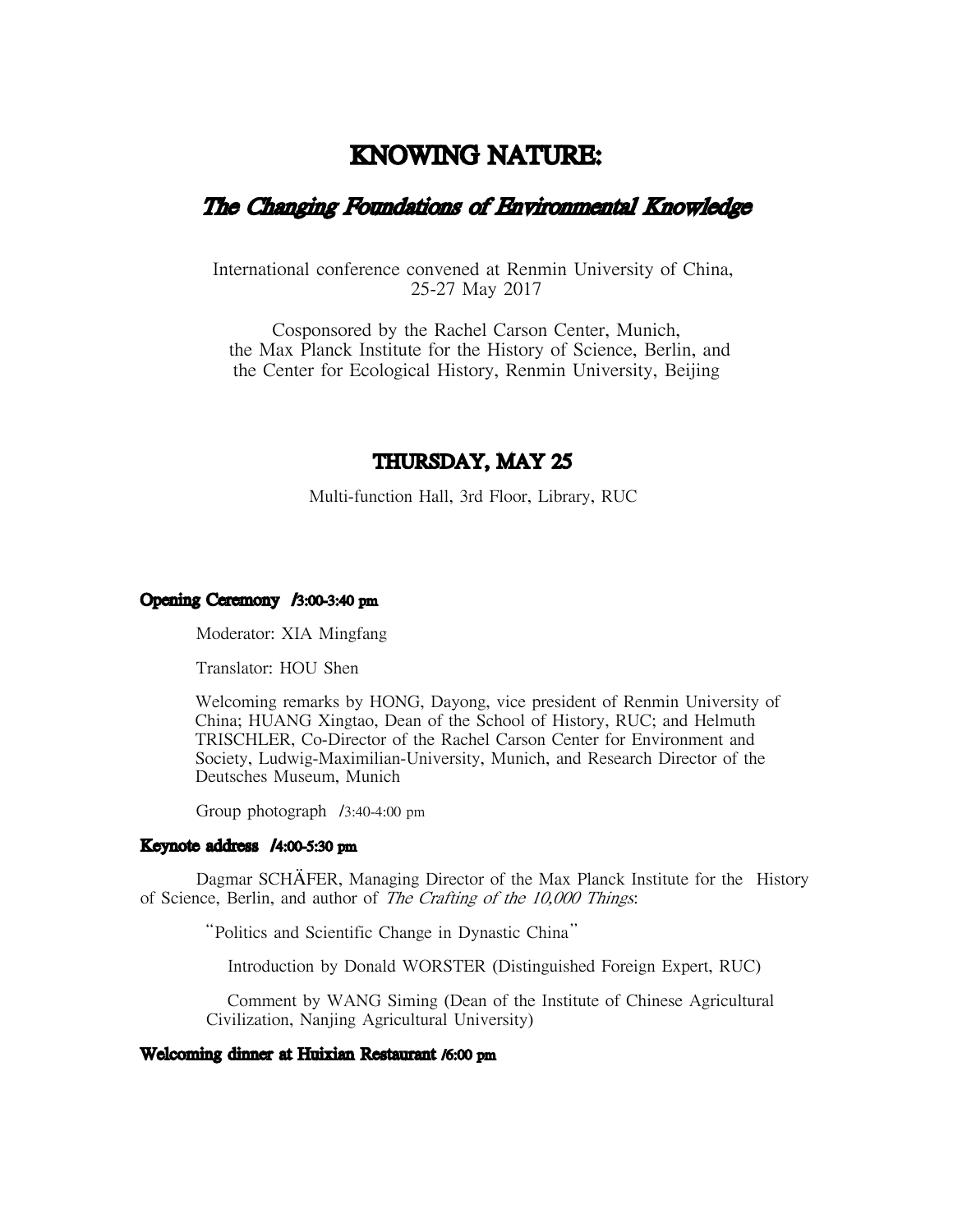# FRIDAY, MAY 26

(Conference Room 401, Huixian Building Tower C)

# Session I: Tangled in the Web of Life  $\beta$ :30am-12:00pm

Chair: Donald WORSTER

1. Sarah EHLERS, "' War Must Be Declared on All the Tsetse Flies': Environmental Sleeping Sickness Control in the Lake Victoria Region, 1900-1920"

Critic: CHE Qun

2. CHE Qun, "The Schistosomiasis Epidemic and Environmental Change: A Case Study of Yuanjiang County, Hunan, in the Eighteenth and Nineteenth Centuries'

Critic: CAO Ling

3. Sandra SWART, "Blood, Bones and Baboons: Ways of Knowing in South Africa's Socio-Environmental History

Critic: Alan MacEACHERN

Tea and coffee break /10:00-10:30am

4. Dorothee BRANTZ, "Nature' s Knowledge Habitats: Animal Displays in Nineteenth-Century Berlin"

Critic: Sandra SWART

5. CAO Ling, "Analysis of Space-time Characteristics of the Spread and Cultivation of Maize in the Ming and Qing Dynasties and the Republic of China Based on Local Gazetteers"

Critic: Dorothee BRANTZ

6. Alan MacEACHERN, "The First Lawnmower of the Season: Knowing Weather and Climate in Canada through Phenology"

Critic: Sarah EHLERS

Lunch at Fengshang Restaurant /12:30-2:00pm

# Session II: Grasping the Restless Earth  $p_2$ :00-5:30 pm

Chair: Agnes KNEITZ

1. Lino CAMPRUBI, "The Emergence of the Global Environment"

Critic: José-Augusto PADUA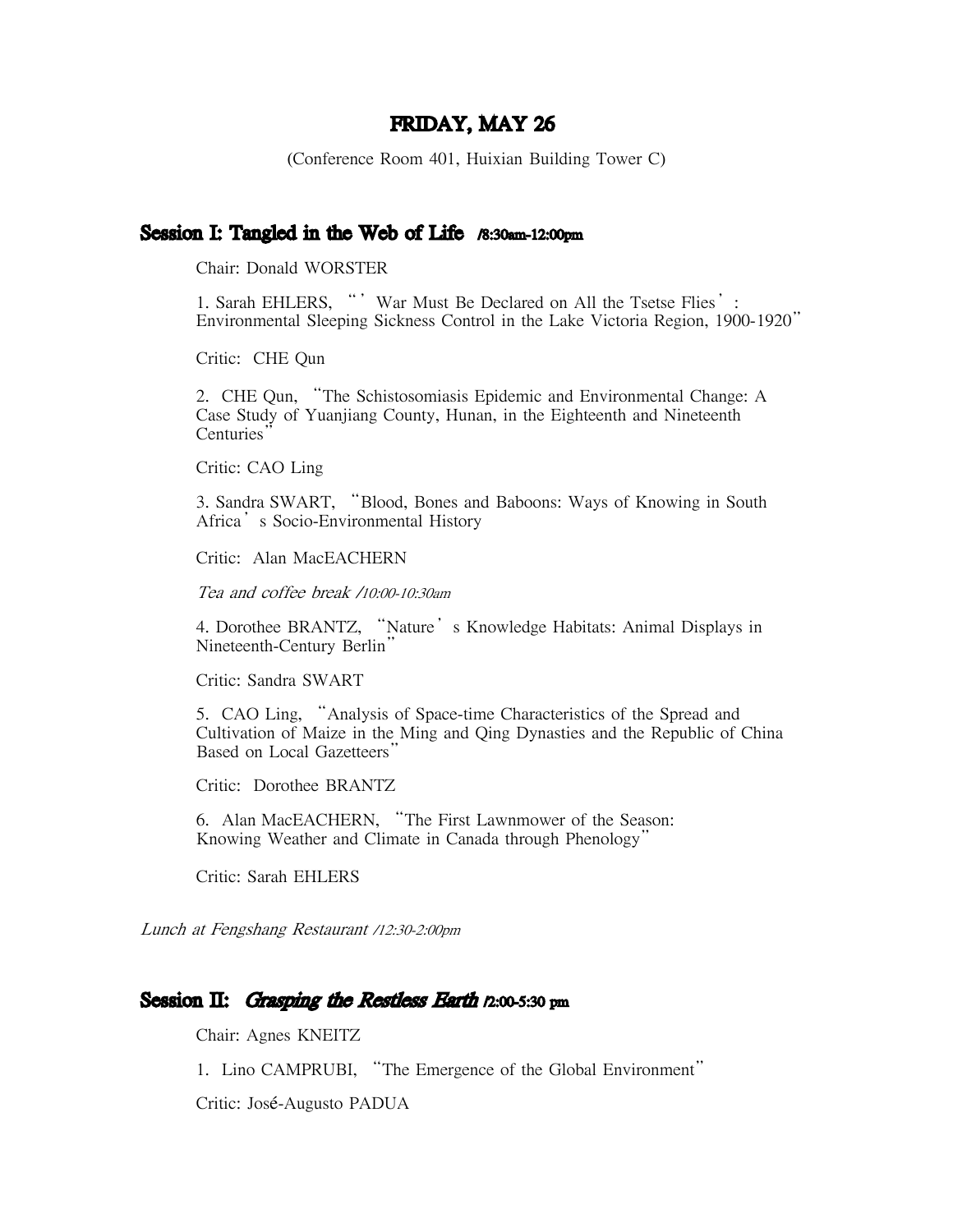2. Katrin KLEEMANN, "Lifting the Fog of Ignorance: Europe and the Icelandic Laki Fissure Eruption of 1783'

Critic: Lino CAMPRUBI

3. SUN Mengmeng, "Co-Ching Chu's Thought on Climate Change and the Worry of A New Ice Age from the West World"

Critic: Katrin KLEEMAN

Tea and coffee break /3:30-4:00pm

4. LI Yongxiang, "The Cognitive Implication and Cultural Interpretation of Disaster Myths of Ethnic Groups in Yunnan"

Critic: WANG Zanwei

5. José-Augusto PADUA, "The Rise of a Critical Understanding of Nature and Nature Destruction in the Colonial Tropics: The Case of Brazil (1790-1825)"

Critic: LI Yongxiang

6. WANG Zanwei, "Conflict and Fusion: The Earthquake Cognition Variation of China and Japan under East Asian Order of Change'

Critic: SUN Mengmeng

#### Dinner at Huixian Restaurant /6:00

# SATURDAY, MAY 27

(Conference Room 401, Huixian Building Tower C)

# Session  $III:$  Managing the Wet and the Wild  $\beta$ :30 am-12 noon

Chair: TSENG Hua-Pi

1. HUANG Yu, "Vibrant Drug Residues: Contending Knowledge on Aquatic Food Safety Control in South China"

Critic: PAN Mingtao

2. Eva JAKOBSSON, "The Water Kingdom": Water Knowledge Through the Eyes of an 18<sup>th</sup>-Century Natural Historian"

Critic: Anna OLENENKO

3. PAN Mingtao, "The Evolution of Water Management Theories in the Capital Area  $(15<sup>th</sup>-19<sup>th</sup>$  Centuries)"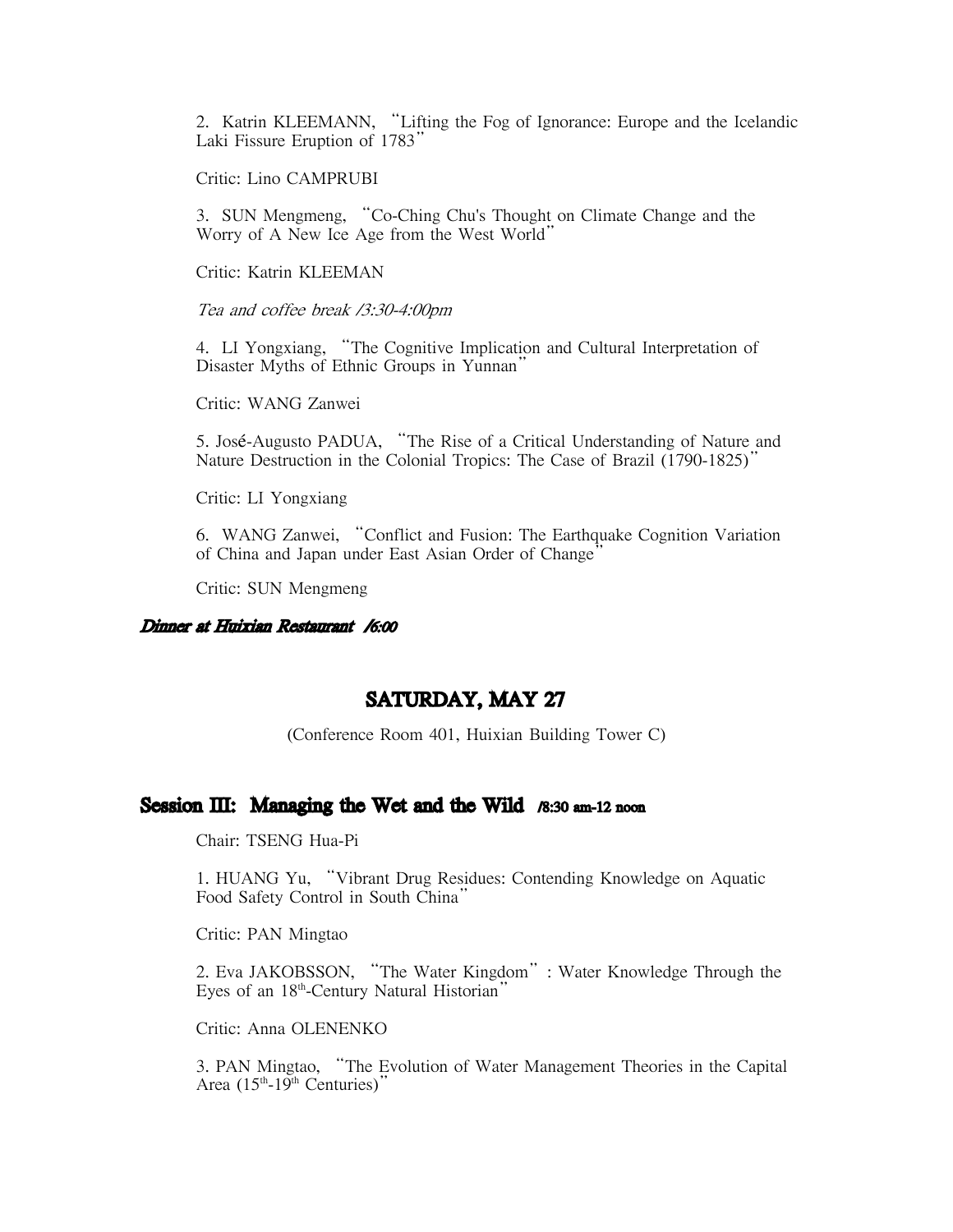Critic: SUN Jinghao

Tea and coffee break /10:00-10:30am

4. Stefan DORONDEL, "Reclaiming Wilderness along the Lower Danube: Restoration, Spontaneous Recovery and Hybrid Nature'

Critic: Eva Jakobsson

5. Anna OLENENKO, "Steppe Wetlands: Confrontation of the Scientific Concepts and Construction of the Landscape"

Critic: Stefan DORONDEL

6. SUN Jinghao, "The Way of Water Management in Late Imperial China: Reflections on the Mechanism of the *Shuigui* Reservoirs in Western Shandong"

Critic: HUANG Yu

### Lunch at Fengshang Restaurant /12:30-2:00pm

# Session IV: *Developing the Country*  $n:00-5:30$  pm

Chair: CHEN Hao

1. Peter LAVELLE, "Knowing Natural Resources in Nineteenth-Century China"

Critic: Maria AVXENTEVSKAYA

2. James LIN, "Hunger Fighters: Missionaries, Science, and the Origins of Development in China, 1920-1949'

Critic: Ian CAMPBELL

3. Sreeja JAISWAL, "Integrating Political Economy, Ideas and Science in Interrogating the Political and Ideological Premises of Environmental Controversies in India: A Case Study of the Konkan Railways"

Critic: Peter LAVELLE

Tea and coffee break /3:15-3:45pm

4. Maria AVXENTEVSKAYA, "Environment in Translation Establishing Russian Forestry Management"

Critic: Shannon Stunden BOWER

5. Shannon Stunden BOWER, "Tools for Rational Development: The Canada Land Inventory and the Canada Geographic Information System in Mid-20th Century Canada"

Critic: Sreeja JAISWAL